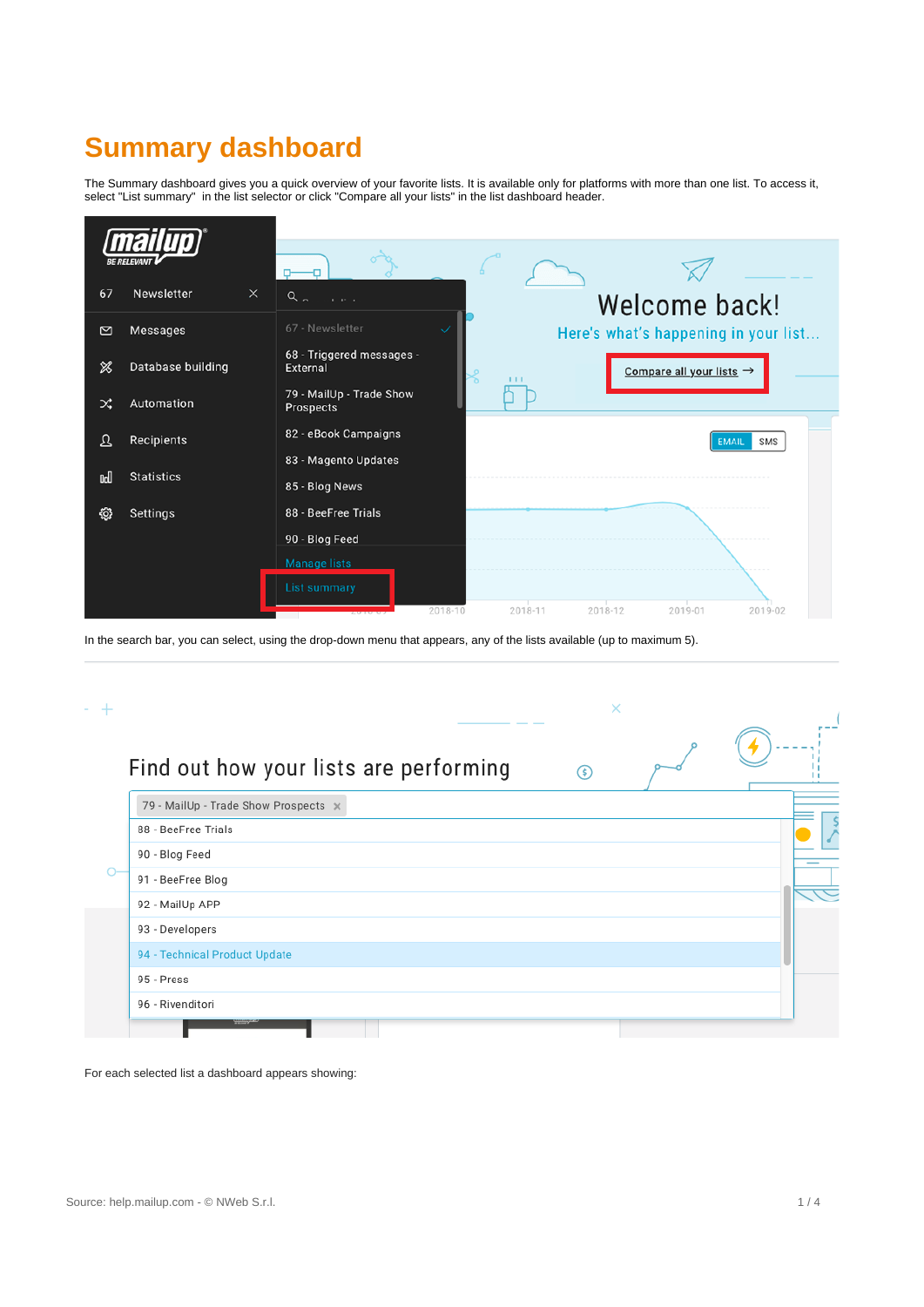| 99 - MailUp - Newsletter                                                                                                                                                                                                                                                                                                |            |                                                                           |                      |                                                                                                                                                                                                                                                                                          | SMS<br><b>EMAIL</b>                                 |
|-------------------------------------------------------------------------------------------------------------------------------------------------------------------------------------------------------------------------------------------------------------------------------------------------------------------------|------------|---------------------------------------------------------------------------|----------------------|------------------------------------------------------------------------------------------------------------------------------------------------------------------------------------------------------------------------------------------------------------------------------------------|-----------------------------------------------------|
| $\infty$<br><b>CONTRACTOR</b><br><b>Brimannifers</b><br><b>DISTURBANCE</b><br>the party as the company of the state and<br>program to day other fire of an Chine City<br>and more for company bank<br><b>AT PLAY BY REAL</b><br><b>Book Chart</b><br><b>Recently edited</b><br>Q4 2018 Sales +56%   2019 Fi<br>ID 13384 |            | Last 30 days statistics<br>44.4%<br>Unique opens<br>8.5%<br>Unique clicks | $+10.0%$<br>$+50.4%$ | $\infty$<br><b>CONTRACTOR</b><br><b>Brienpill</b> Bens<br><b>DISTURBANCE</b><br>the service and constant with starts of<br>process that does the door hand out<br>and anything committees<br><b>ALCOHOL:</b><br>The the stational process of<br><b>CALCULATION</b><br><b>Stock Chart</b> |                                                     |
|                                                                                                                                                                                                                                                                                                                         |            | 91.2%<br>$-0.5%$<br>Delivered                                             |                      | 44.4%<br>Best open rate<br>Best message for last month                                                                                                                                                                                                                                   | 1,117<br>Email recipients $(+)$<br>Subscribed 79.1% |
| <b>New email</b>                                                                                                                                                                                                                                                                                                        | Go to list | 888<br>Sent                                                               | Emails sent          | Q4 2018 Sales +56%   2019 Fin<br>ID 13384                                                                                                                                                                                                                                                | 8.2%<br>12.6%<br>Unsubscribed<br>Pending            |

**The last message edited**, with the possibility to resume editing or get to the overview page of the email. You may also choose to create a new email or view the list of messages created.



**Last 30 days statistics**, with the percentage of unique opens and clicks, the percentage of emails delivered and variation of these values compared to the previous 30 days. The middle tab also shows the total number of recipients reached, number of emails sent, message with the best open rate and, by selecting the arrow, also the message with the best click rate.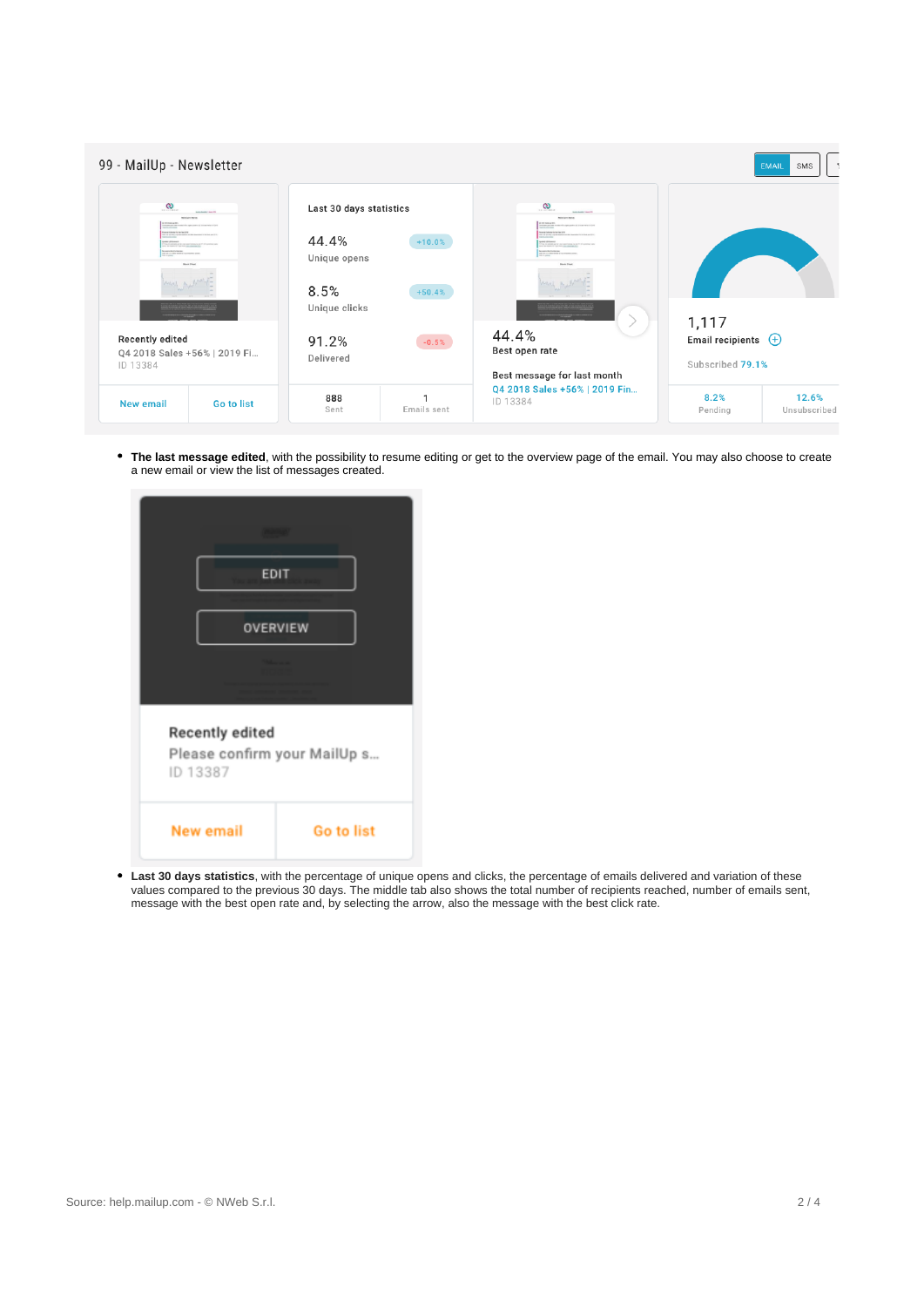

**Recipients**, with the total number of the list subscribers, split by status (subscribed, pending and unsubscribed). Furthermore, by selecting the "+" icon you can directly access the import page to add new recipients.



Plus, for those who have modified or sent an SMS message in the last 90 days and has credits available, this overview is also available for the SMS channel with:

- the **latest SMS edited**, with the possibility to modify it or create a new message
- the **latest SMS sent,** with the number of recipients and the possibility to view statistics or the messages list
- the **timeline of the latest SMS created**, with the possibility of creating a new one
- total number of recipients subscribed and the percentage compared to the total subscribers and unsubscribed